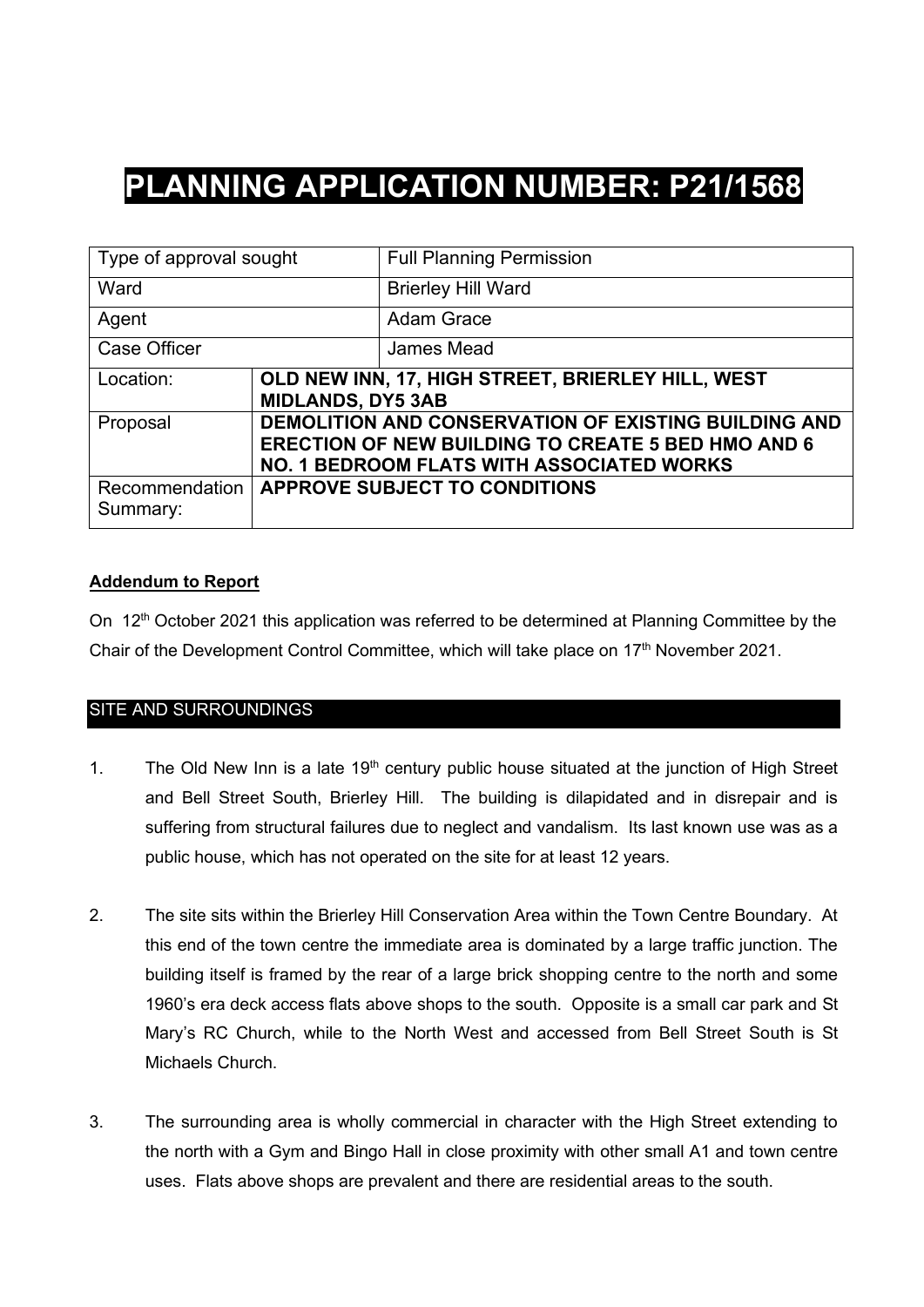### PROPOSAL

- 4. The application proposes part demolition and conservation of the existing building and erection of new building to create 6no. flats and a five bedroomed House in Multiple Occupation (HMO) with associated works.
- 5. It is proposed to conserve as much of the existing building as possible. A structural survey submitted does however make it clear that the building is significantly in danger of collapse and the areas of retention would be minimal.
- 6. The front part of the building would retain its two-storey character, with as many features retained as possible and upgraded where needed. This part of building would provide the 5 bed HMO.
- 7. To the rear a new three storey flat roofed building would be construed. This would be flat roofed with overhanging eaves detailing. It would be constructed with modern materials with a brick plinth base, render and cladding (zinc or equivalent). A total 6no one-bedroom flats would be provided. Access to all flats and the HMO would be from Bell Street South, with a central foyer. Bins and cycle store would be provided internally. A small outside courtyard area at ground floor would also be provided. No off-street parking is proposed.
- 8. The application has been submitted with a Design and Access Statement, Heritage Statement and Structural Report.
- 9. The application follows approval P19/0877 in March 2020, which was for 9no flats. The main difference between that application and this, is that the three flats previously approved within the existing building are replaced with the five bed HMO.

#### **HISTORY**

| <b>APPLICATION   PROPOSAL</b> |                                              | <b>DECISION</b> | <b>DATE</b> |
|-------------------------------|----------------------------------------------|-----------------|-------------|
| No.                           |                                              |                 |             |
| P21/1002                      | Part demolition and conservation   Withdrawn |                 | 08/07/2021  |
|                               | of existing building and erection of         |                 |             |
|                               | building to create 17 bed<br>new             |                 |             |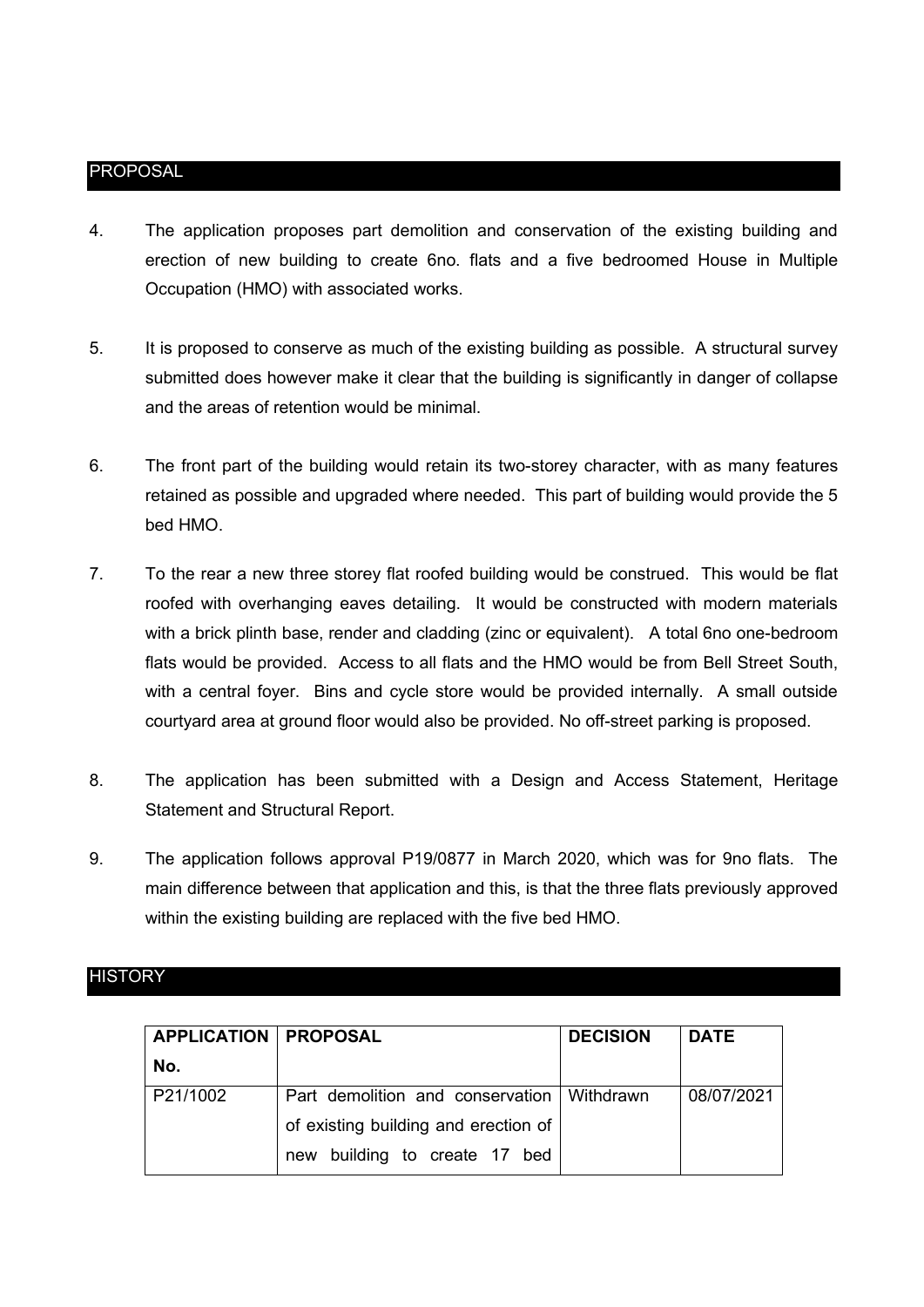|          | HMO and associated works             |            |            |
|----------|--------------------------------------|------------|------------|
| P19/0877 | Part demolition and conservation     | Approved   | 17/03/2021 |
|          | of existing building and erection of | with       |            |
|          | new building to create 9no flats     | conditions |            |
|          | with associated works.               |            |            |
| 88/52831 | Erection of covered walkway and      | Approved   | 24/01/1989 |
|          | internal alterations.                | with       |            |
|          |                                      | conditions |            |
| 80/51989 | Erection of toilet block.            | Approved   | 28/07/1980 |
|          |                                      | with       |            |
|          |                                      | conditions |            |

# PUBLIC CONSULTATION

- 10. Direct notification was carried out to the occupiers of 23 adjoining properties, a site notice was posted, and the application was advertised within the express and star newspaper.
- 11. Councillor Adam Davies objects to the application. He states 'My concern focuses on the following key points;
	- Not in line with regeneration strategy
	- Lack of parking
	- A high likelihood of increased crime
- 12. In addition, one letter of objection was received from a local resident, issues raised.
	- Failure to promote sustainability and sense of place.
	- Failure to foster character and distinctiveness.
	- Risk of harm to the Conservation Area and failure to justify such risk.
	- Failure to meet the NPPF requirement of sustainable development.
	- No parking.

# OTHER CONSULTATION

13. Head of Planning and Development (Highway Engineer):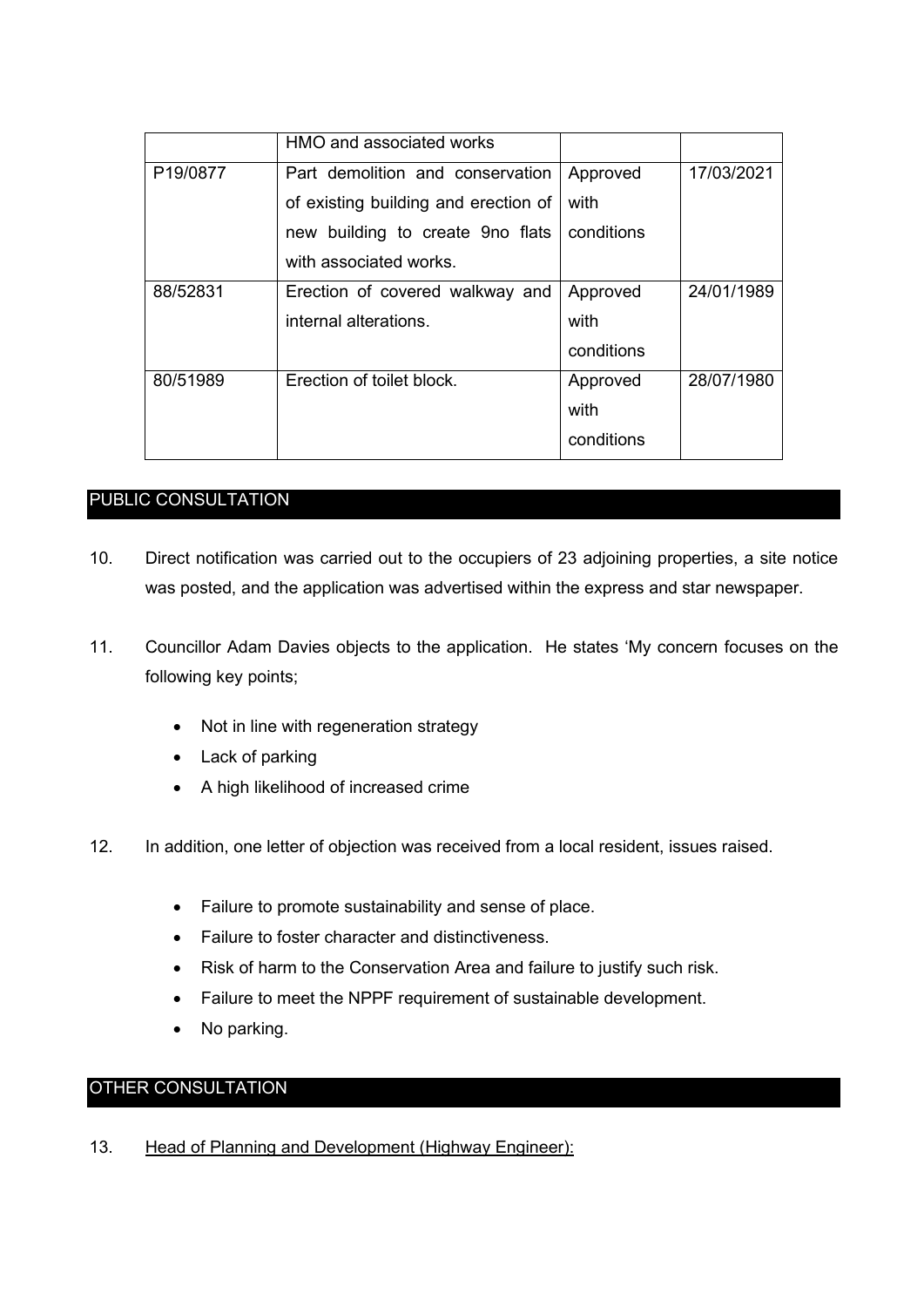A parking survey has been submitted by the applicant, confirming on street parking is available in the area. Cycle storage is needed.

- 14. Head of Planning and Development (Land Contamination Team): No objection raised.
- 15. Head of Environmental Safety and Health: No comments received. However previous comments are noted, conditions relating to air quality were requested.
- 16. West Midlands Police:

This area is in a high crime rate area, If approved there is a potential to see an increase in Police demand.

# RELEVANT PLANNING POLICY

- 17. National Planning Policy
	- National Planning Policy Framework (NPPF) 2021
	- Technical Guidance to the National Planning Policy Framework.
	- Planning Practice Guidance (2014)
	- Community Infrastructure Levy Regulations (as amended) (2014)

# 18. Black Country Core Strategy 2011

- Policy HOU1 (Delivering Sustainable Housing Growth)
- Policy HOU2 (Housing Density, Type and Accessibility)
- Policy TRAN2 Managing Transport Impacts of New Development
- Policy ENV 3 Design Quality
- Policy ENV 2 Historic Character and Local Distinctiveness
- Policy ENV8 Air Quality

# 19. Dudley Borough Development Strategy 2017

- Policy S1 (Presumption in favour of Sustainable Development)
- Policy L1 (Housing Development)
- Policy S6 (Urban Design)
- Policy S11 (Building of Local Historic or Architectural Importance)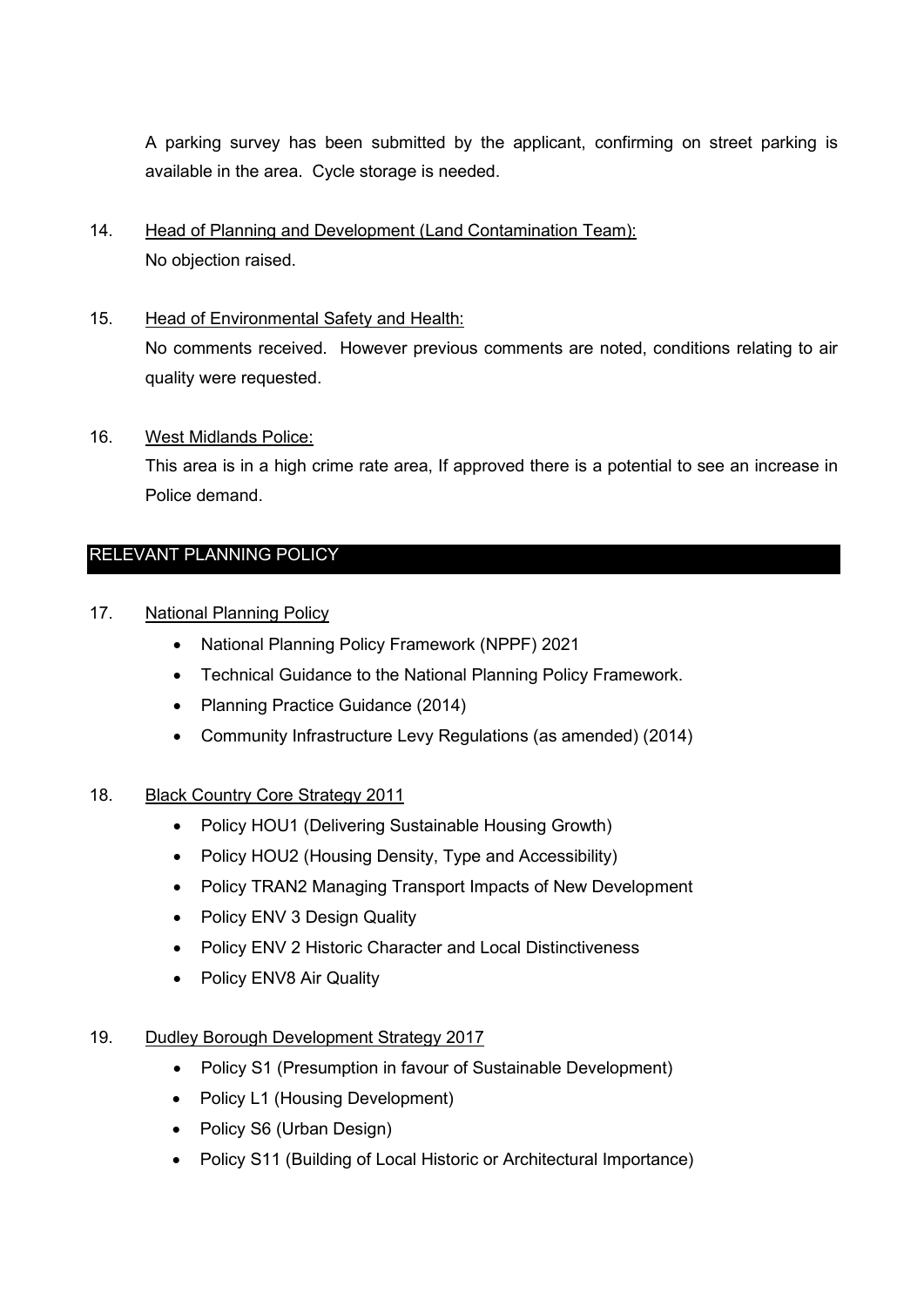#### 20. Supplementary Planning Guidance

- Parking Standards SPD
- New Housing Development SPD

#### ASSESSMENT

### 21. The main issues are

- Principle/Policy
- Heritage Asset
- Layout and Design
- Neighbour and Occupier Amenity
- Access and Parking
- Financial Material Considerations

#### Principle/Policy

- 22. The National Planning Policy Framework (NPPF) seeks to ensure the provision of sustainable development, of good quality, in appropriate locations and sets out principles for developing sustainable communities. It promotes high quality design and a good standard of amenity for all existing and future occupants of land and buildings. It encourages the effective use of land by utilising brownfield sites and focusing development in locations that are sustainable and can make the fullest use of public transport, walking and cycling. The NPPF also seeks to boost housing supply and supports the delivery of a wide choice of high quality homes, with a mix of housing (particularly in terms of type/tenure) to create sustainable, inclusive and mixed communities.
- 23. The Black Country Core Strategy adopted in 2011 sets out The Vision, Sustainability Principles and The Spatial Objectives for future development in the Black Country to 2026. One of the Spatial Objectives of the Strategy is to help to deliver sustainable communities on redundant land, that make the most of opportunities such as public transport, are well served by residential services and green infrastructure, have good walking, cycling and public transport links to retained employment areas and centres, are set in high quality natural and built environments and are well integrated with surrounding areas.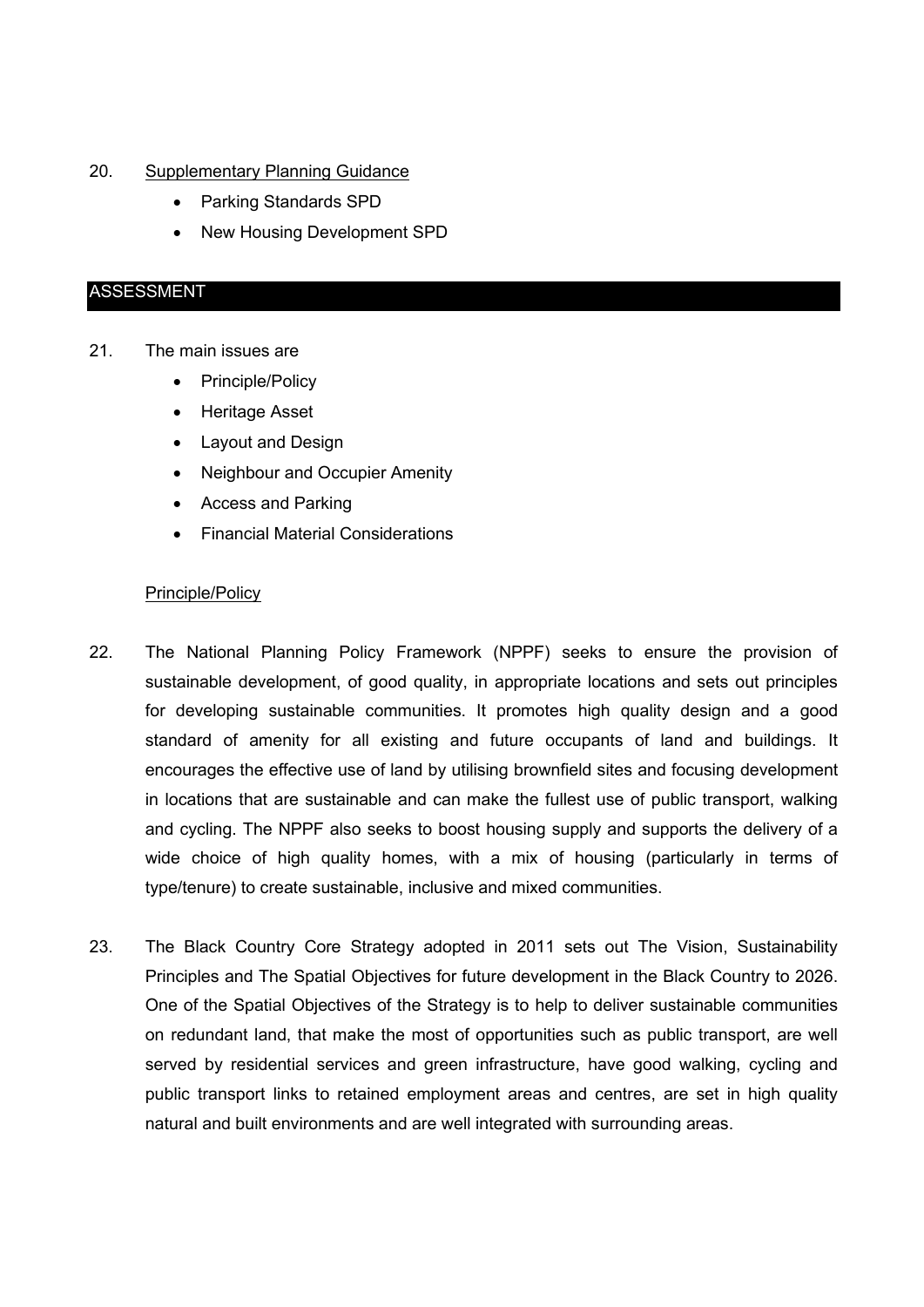- 24. The Black Country Core Strategy (BCCS), Policy HOU1: 'Delivering Sustainable Housing Growth' also requires at least 63,000 net new homes up to 2026.
- 25. Policy L1 of the Dudley Borough Development Strategy states that new development will be supported on previously developed land and on sites in sustainable locations, close to public transport facilities and links. Housing development will be permitted, provided that the design of the development is of an appropriate form, siting, scale, and mass; that it would not cause unacceptable harm to the amenities of the occupiers of neighbouring dwellings; that it would provide an appropriate level of amenity for future occupiers of the development and that the development would provide adequate access, parking and provision for the manoeuvring of vehicles, with no detrimental impact on highway safety and free flow of traffic.
- 26. The proposal would constitute windfall development on a brownfield site. The overriding strategy is for residential led regeneration of previously developed land, this is a small site providing a net gain of six individual flats and one dwelling as an HMO and would not prejudice the overall strategy. It is considered the principle of redeveloping this site for residential purposes would be a positive step in line with national and local policy. The site is within an established mixed use area, close to public transport links and with easy access to local services.

### Heritage Asset

- 27. The proposed application site contains The Old New Inn public house. It is an early  $19<sup>th</sup>$ century public house, recorded on a map of 1824 as being owned and occupied by Thomas Tomkinson, a major landowner in Brierley Hill. Sadly, the structure of the old New Inn has succumbed to dereliction and abuse. It is on the whole unsuitable for full retention, it is currently a very dangerous building. Fire damage, damp and frost have ravaged the structure to the point where its full retention is not viable.
- 28. The Structural Report submitted with the application considers that the building is considered to be beyond practical repair with very little structure deemed to be in reasonable condition. There is considerable cracking and foundation movement to the brickwork that will require extensive repair and generally rebuilding. The first floor is in poor condition and will need to be replaced. The roof is likely to require full replacement. It is apparent that the building has deteriorated in recent years. The structure is considered to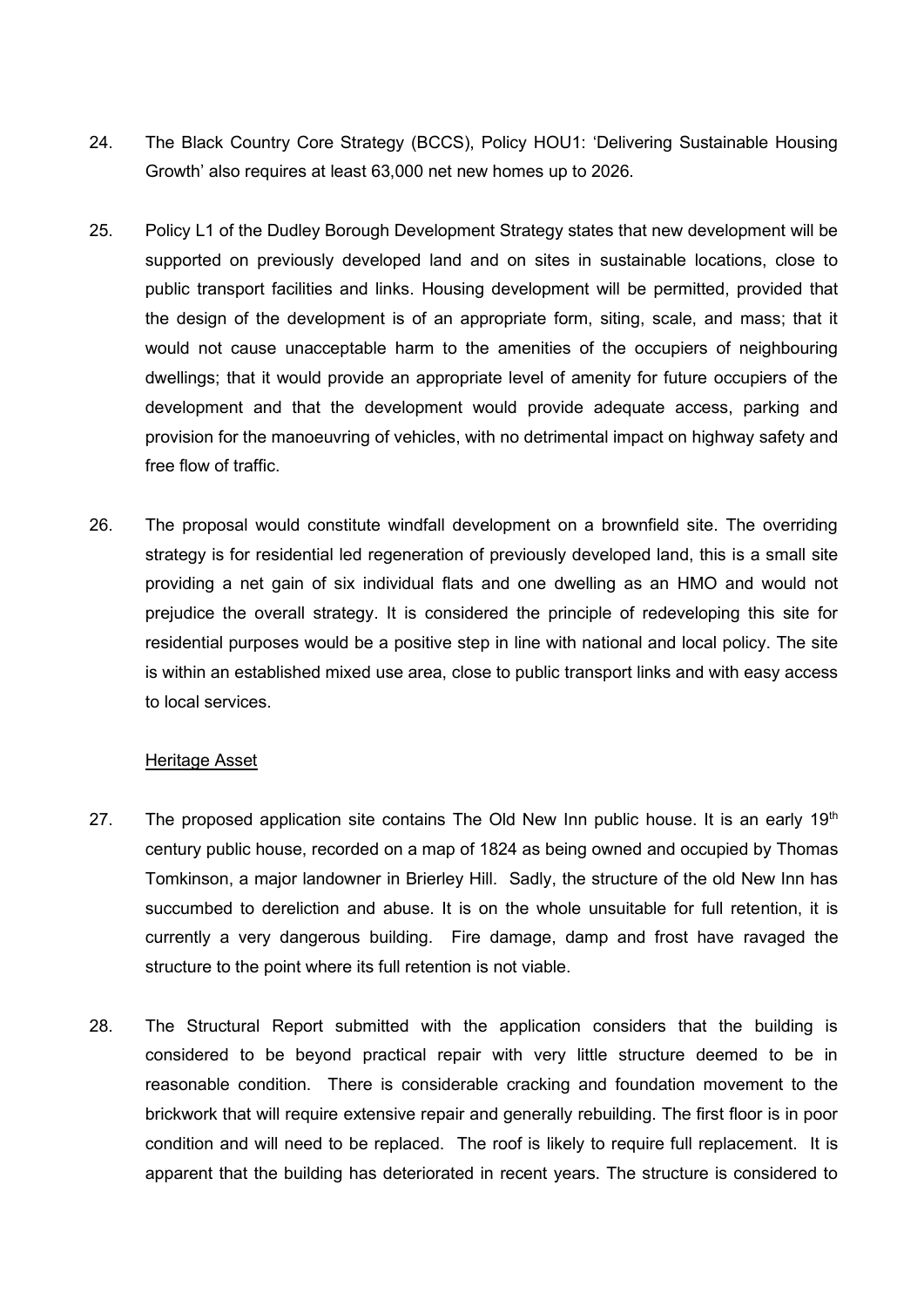be reaching an 'unstable' position and the masonry front wall could become detached at any time in the future.

- 29. Paragraph 203 of the NPPF states that the effect of an application on the significance of a non-designated heritage asset should be taken into account in determining the application. In weighing applications that affect directly or indirectly a non-designated heritage asset a balanced judgment will be required having regard to the scale of any harm or loss to the significance of the heritage asset.
- 30. The Council's Historic Environment Officer and planning case officer has worked extensively with the applicant and their agent to ensure that a full conversion and sympathetic extension of the heritage asset has been fully explored. The contents of the structural survey are accepted by the Council and the applicant will where appropriate retain as much of the existing structure as possible. While Paragraph 196 of the NPPF states *'Where there is evidence of deliberate neglect of, or damage to, a heritage asset, the deteriorated state of the heritage asset should not be taken into account in any decision'.* The public house has remained vacant for a number of years. In this case, the site is unlikely to come forward with a proposal that takes into account the only remaining structure on the site and it is likely that the structure would become more dangerous. The applicants Heritage Assessment itself notes that "*we are sympathetic that the pub has sat within this conservation area and the street scene of Brierley Hill High Street for well over 100 years and that is form and mass demands attention and celebration. Though substantially the structure will be lost we cannot necessarily say that the existing public house is a particular high quality though it's age and previous usage made it significant within the street we feel that using the materials massing in geometry of the existing pub we can improve upon its external appearance and make a much more efficient use of the space".*
- 31. Given this, while the loss of the majority of the structure is unfortunate, efforts will be made to retain as much of the surviving elements. So while more modern materials and approach will be taken, it is considered that the proposal as a whole will have a neutral impact upon the significance of the heritage assets.
- 32. In conclusion, accounting for the neutral impact of the proposed development upon the character and appearance of the area, it is considered that no material weighting, for or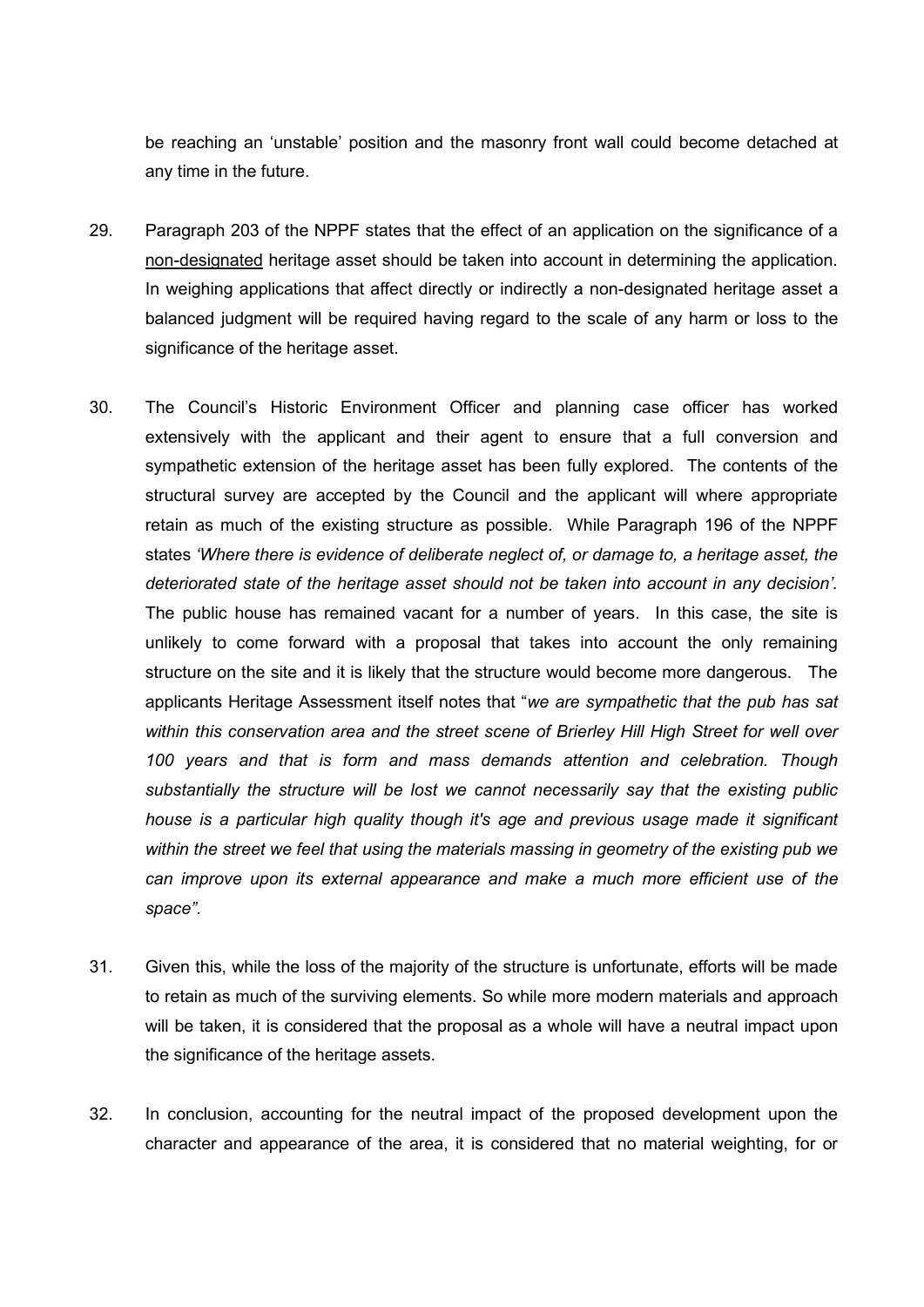against the development, should be afforded within the planning balance to the application for planning permission on heritage grounds.

#### Layout and Design

- 33. Chapter 12 of the NPPF focuses on good design as a key element of sustainable development. Paragraph 126 states "*Good design is a key aspect of sustainable development, creates better places in which to live and work and helps make development acceptable to communities"*
- 34. Policy S6 (Urban Design) of the Dudley Borough Development Plan identifies that new development should be designed in accordance with good urban design principles. In addition, 'The New Housing Development' SPD encourages good quality accommodation in attractive environments. It contains a series of urban design principles and refers to minimum design and amenity guidance. Particular emphasis is given to assessing context and responding positively to local character.
- 35. The New Housing SPD provides detailed guidance with respect to assessing context and local character. Where a potential development site is located in the context of a broad character area, the council requires development to consider the appropriate design response to the defining characteristics of that area.
- 36. While the frontage of the site will be rebuilt and retained where possible; a new modern designed building would be developed facing Bell Street South. It is considered that the proposed development would make a positive contribution to the streetscene. The layout of the site reinforces the strong building line along High Street. An active frontage is provided with front doors and windows to the ground floor flats facing onto Bell Street South. Bin and cycle stores are provided.
- 37. Materials to be used are acceptable, with a mix of brick and render. A glazed link between the older building and the new building would be incorporated and the roof has an overhanging eaves details, with a zinc cladding. Conditions to secure exact detail of materials will be required.
- 38. Overall, the scale of the development would be appropriate for this frontage. The position/width of the proposed building would not appear out of context. It results in a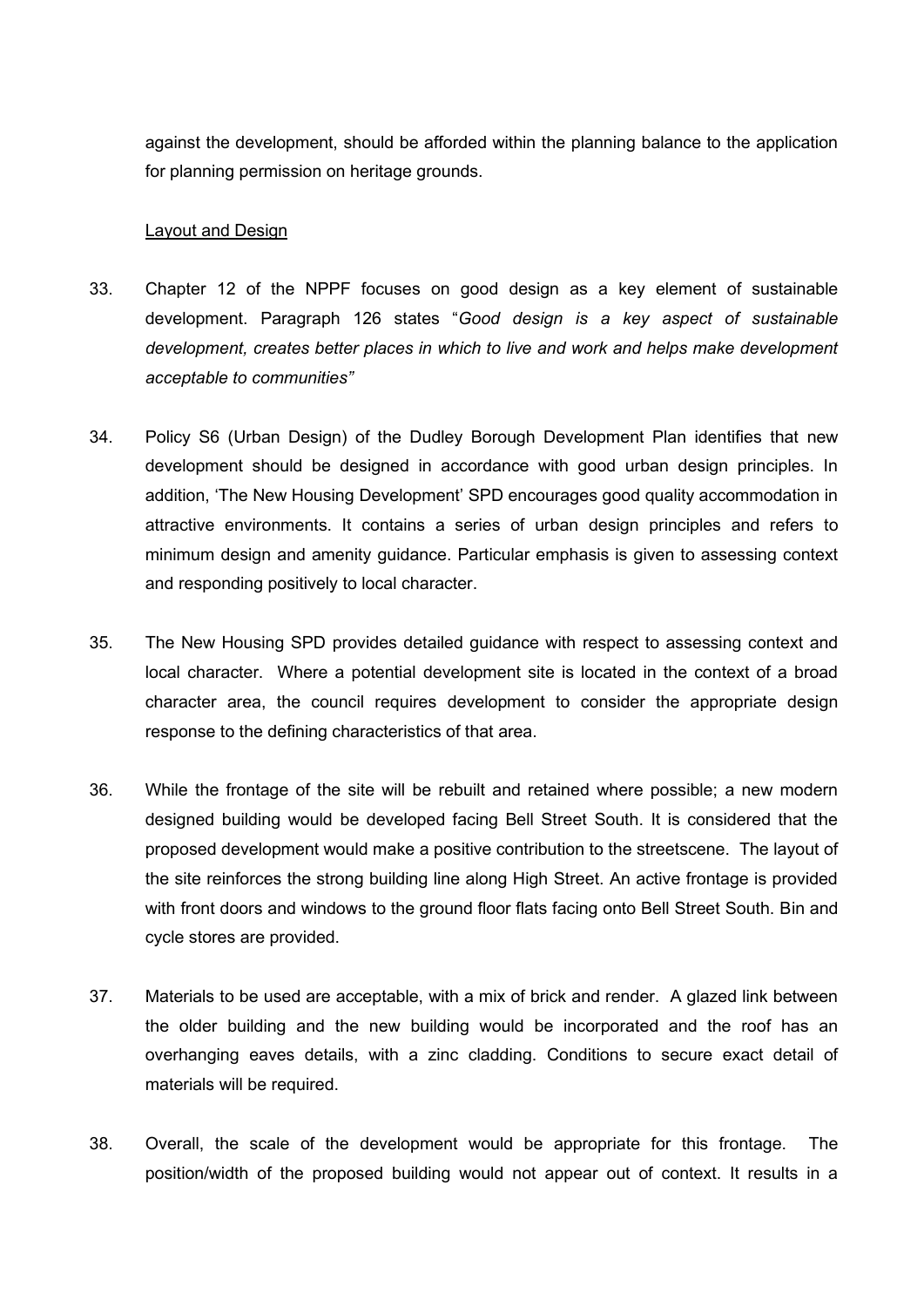development following a broad pattern of development and would not be harmful to the surrounding area.

#### Neighbours and Occupier Amenity

- 39. Internally, all six apartments meet the Government's *Technical Housing Standards* in terms of overall space provided. Although these standards are not adopted locally they provide a useful guideline in the assessment of internal space. Furniture layouts also indicate that the normal furniture could be accommodated in all rooms. All habitable room windows face either to the front and rear. To the rear there is adequate separation between the proposed development and surrounding development. As such, it is not considered either existing or proposed neighbours' amenities would be unduly affected.
- 40. It is considered that the layout of the HMO element, whereby each bedroom proposed achieves a satisfactory internal layout resulting in adequate living space aimed at single tenants provides an acceptable level of amenity for occupiers. All rooms have en-suite accommodation; a communal kitchen/lounge and dining area is also provided. The layout would provide good surveillance from habitable room windows of the respective street scenes. In addition, occupancy levels of the proposed HMO would be similar if not less than that of the 3no flats previously approved within the building and as such the impact would be no different to the already approved development of 9no flats that could be implemented at the site.
- 41. The development would not conflict with the 45 Degree Code in respect of adjoining properties.
- 42. It is acknowledged there is some useable amenity space for residents to the rear, although not in accordance with the amount advocated within the New Housing SPD. Notwithstanding this, it is acknowledged that this is a Town Centre location; whilst the size and shape shown would have limited practical use, it is considered this would be offset by the proximity to shops and services within the centre.
- 43. It is recommended that a condition be attached to any planning consent to mitigate against the effects of poor air quality in this location. This would be in accordance with BCCS policy ENV8 which requires development to reduce exposure to poor air quality to help improve the health and quality of life of the population.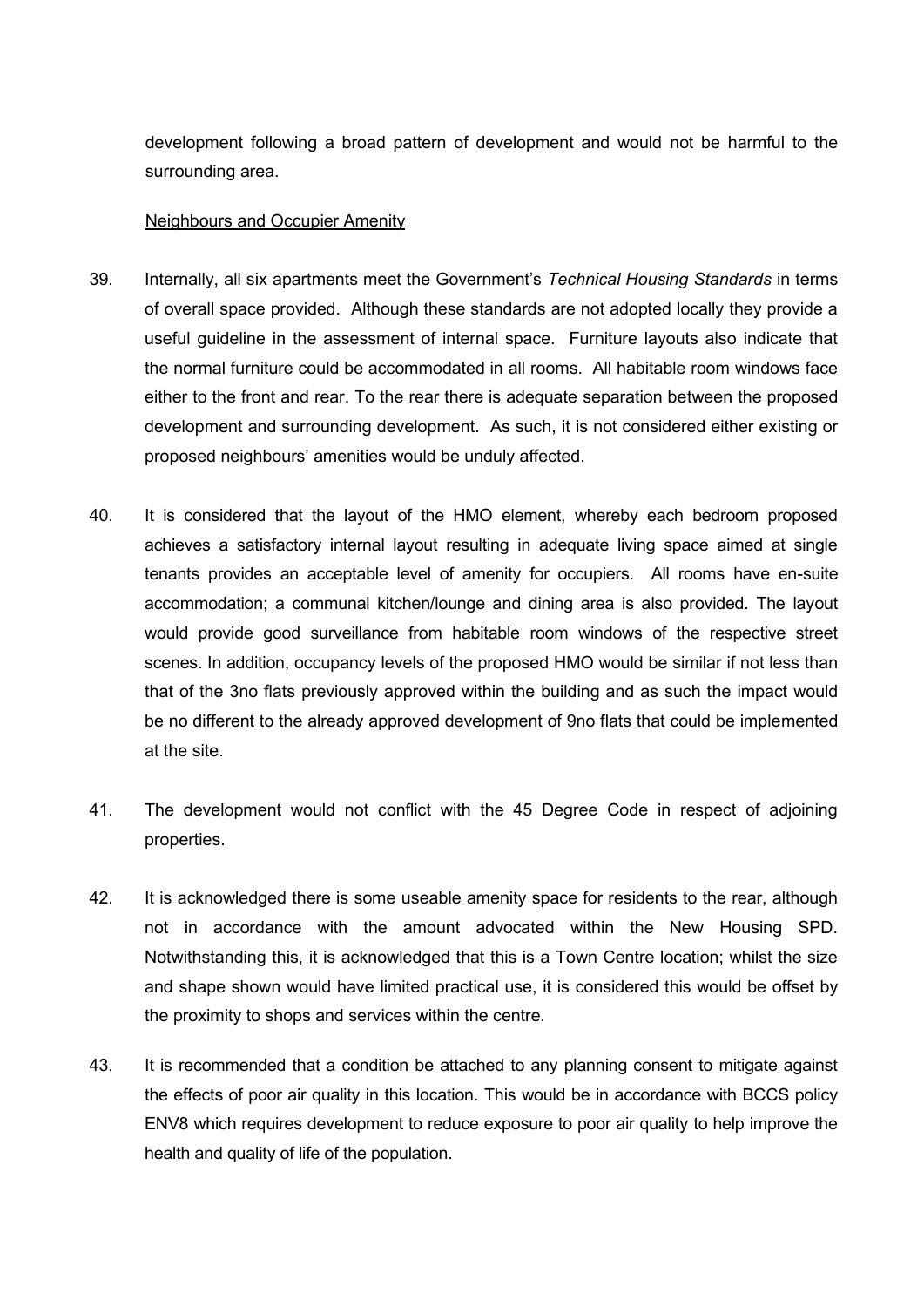44. In regard to the comments from West Midlands Police, each case must be assessed on its individual merits and in this instance, given that none of the crime statistics can be directly attributed to this use at this location, it is considered that a reason for refusal based on crime or fear of crime could not be substantiated in this instance. Furthermore, a condition will be attached to any approval requiring the development to operated in accordance with the HMO management plan submitted.

### Access and parking

45. Policy L1 also requires that development should provide adequate access and parking to ensure that there would be no detrimental impact on highway safety. The Highway Engineer has not raised any objection to the proposal. Whilst the development has no designated parking, the site occupies a Town Centre location and a parking survey has been submitted to demonstrate that the existing on street parking provision in the immediate vicinity of the application site would be sufficient to meets the needs of the development. In addition, the site is within a highly sustainable location, being within close proximity of services within Brierley Hill Town Centre and there are good transport links including buses to centres of employment within Dudley and beyond. It is not considered traffic and parking demand associated with a residential use on this site would increase and the impact of new flats at this location on the surrounding highway network would be negligible. There are no highway safety matters arising and the proposal therefore complies with Policy TRAN2 of the Black Country Core Strategy and the Parking Standards SPD (2017).

# Financial Material Considerations

- 46. Clause (124) of the Localism Act states that Local Planning Authorities are to have regard to material considerations in dealing with applications including any local finance considerations, so far as material to the application. A 'local finance consideration' may be taken to cover the payment of New Homes Bonus, or sums that a relevant authority has received, or will or could receive, in payment of the Community Infrastructure Levy (CIL). The clause does not change the law in any way. It is not a new basis for planning policy and it remains unlawful for planning permissions to be 'bought'.
- 47. This proposal would provide 6 new dwellings generating a New Homes Bonus grant of 6 times the national average council tax for the relevant bands. Whilst this is a significant sum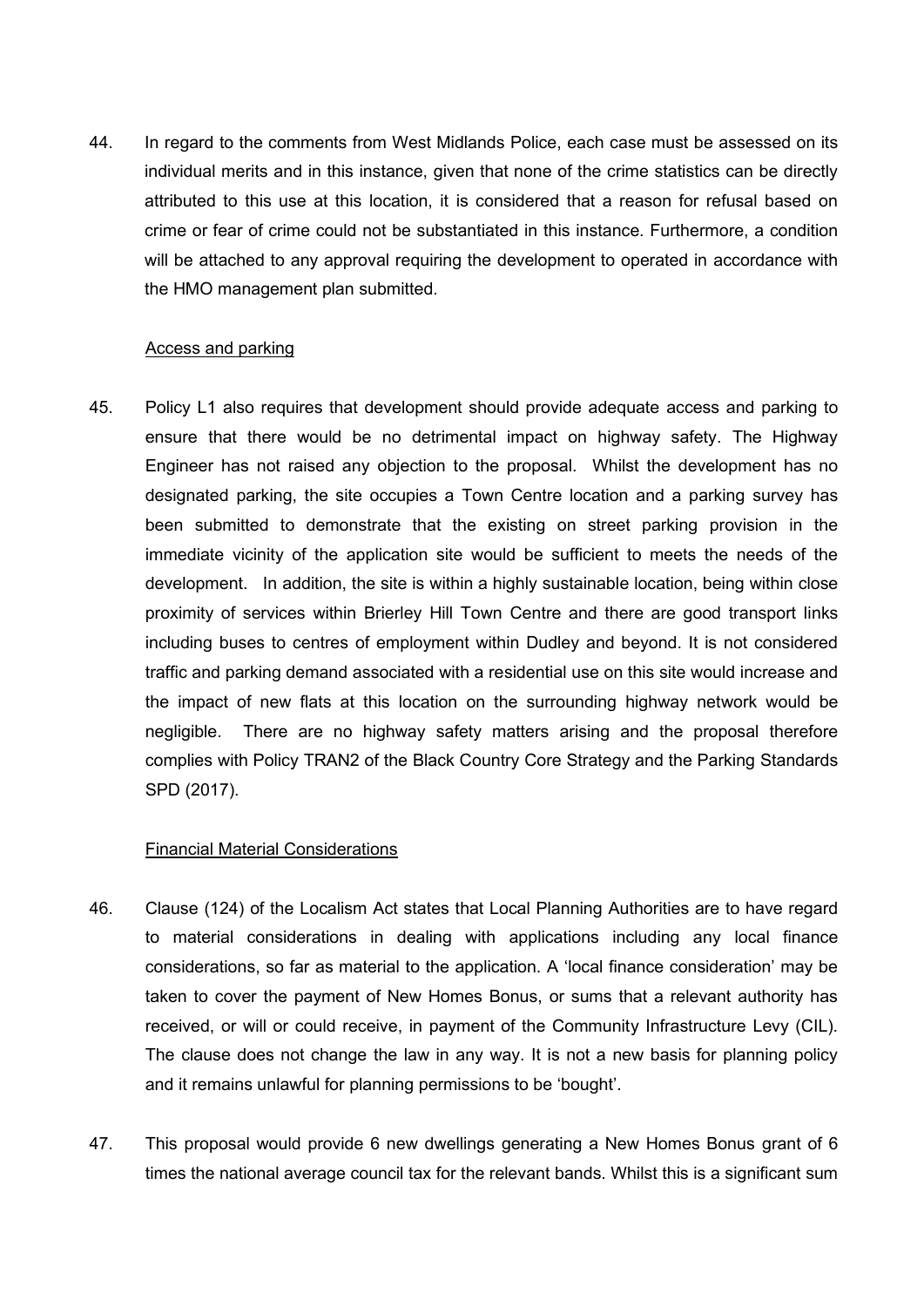of money the planning merits of the proposal are acceptable in any event and therefore this is not accorded significant weight.

48. The proposal is liable for CIL but the site falls within Zone 1 which has a £0 rate thus no CIL charge is required.

### CONCLUSION

49. The redevelopment of the site for residential accords with both national and local policy. The development would provide new housing to help meet the boroughs demand for new homes, and the proposed type and tenure' layout and design are appropriate for the area and can be accommodated without any significant adverse impact on existing residents and heritage assets, or the local highway network. The proposals would provide a high-quality development, which is considered would make a positive contribution to the area and which constitutes sustainable development.

# RECOMMENDATION

It is recommended that the application be APPROVED subject to the attached conditions.

### Conditions and/or reasons:

- 1. The development hereby permitted shall be begun before the expiration of three years from the date of this permission. REASON: To comply with Section 91(1) of the Town and Country Planning Act, 1990 as amended by Section 51 of the Planning and Compulsory Purchase Act 2004.
- 2. The development hereby permitted shall be carried out in accordance with the following approved plans: 402-00; 402-01; 402-10; 402-20; 402-12; 402-11; 402- 305 B; 402-306 D; 402-307 C; 402-308 A and 402-309 A; REASON: For the avoidance of doubt and in the interests of proper planning.
- 3. Development shall not commence until details/samples of the type, texture, colour and bond of the bricks to be used (in the new build and in the repairs of the historic existing building) and a sample panel measuring not less that 1m2 shall be erected on site and approved in writing by the Local Planning Authority. The panel shall be retained on site for the duration and the development and thereafter new brick work shall only be constructed in accordance with these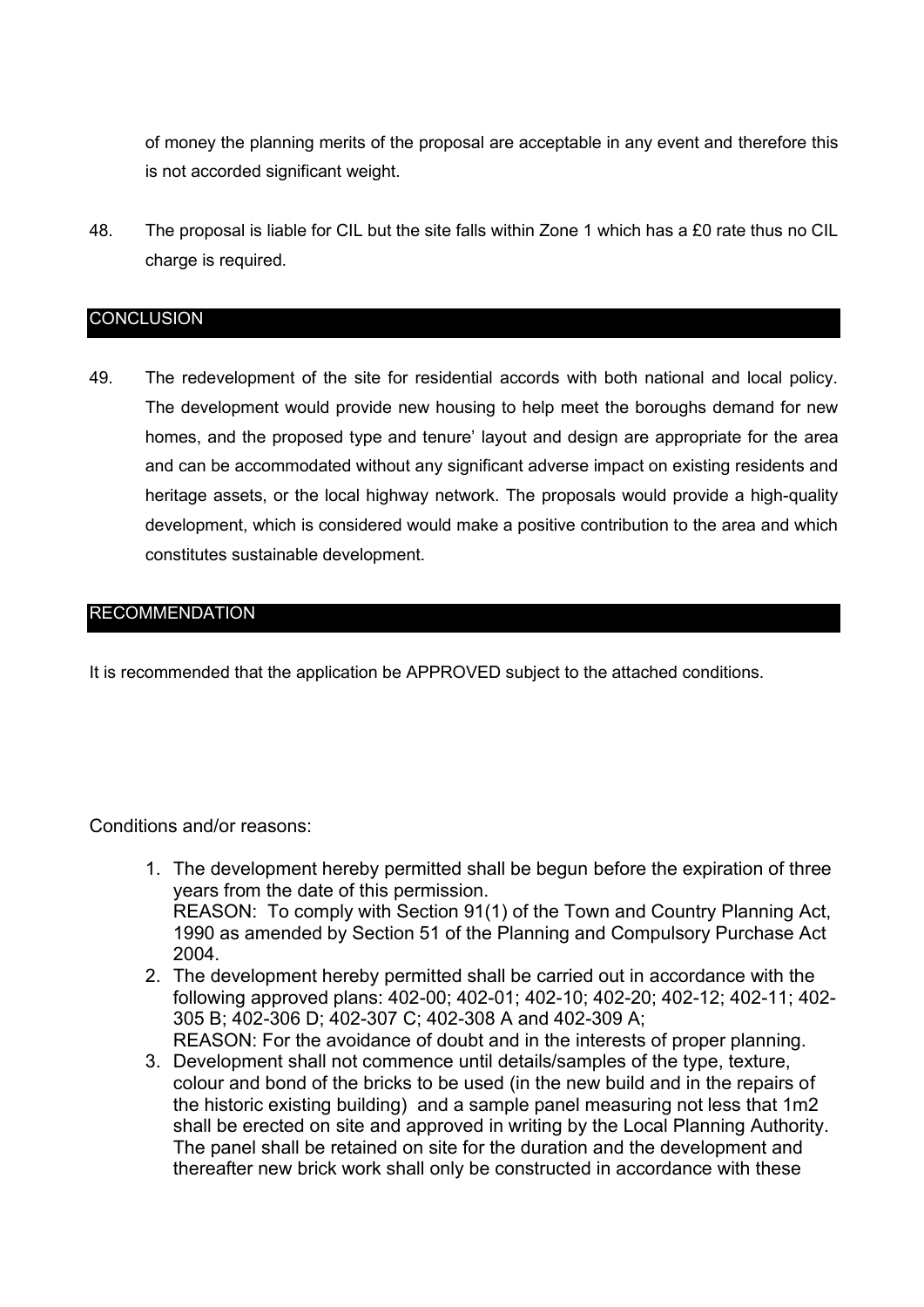approved details. The development shall be carried out in complete accordance with the approved details.

REASON:- In order to ensure the quality and visual appearance of the development in the Brierley Hill High Street Conservation Area and to preserve the architectural and historic integrity of the building in accordance BCCS Policy ENV 2, Dudley Borough Development Strategy Policies S8, S9 and S11 and Brierley Hill Area Action Plan Policies 2 and 59.

- 4. Development shall not begin until details/samples of the type, texture and colour of all the roofing tiles and rainwater goods to be used in the reconstruction of the existing building have been submitted to and approved in writing by the Local Planning Authority. The development shall proceed in accordance with the approved details and retained for the lifetime of the development. REASON:- In order to ensure the quality and visual appearance of the development in the Brierley Hill High Street Conservation Area and to preserve the architectural and historic integrity of the building in accordance BCCS Policy ENV 2, Dudley Borough Development Strategy Policies S8, S9 and S11 and Brierley Hill Area Action Plan Policies 2 and 59.
- 5. Notwithstanding the details on the submitted plans, development shall not begin until details of the joinery (for the replacement windows and external doors) to be used in the external elevations of the existing building and its colour and finish, along with large scale architectural drawings at a scale no less than 1:10, have been submitted to and approved in writing by the Local Planning Authority of all replacement windows and doors. The details shall indicate profiles and sections of heads, cills, jambs and glazing bars together with their relationships to masonry apertures. They shall also indicated if they are to be double-glazed. The development shall proceed in accordance with the approved details and retained for the lifetime of the development.

REASON:- In order to ensure the quality and visual appearance of the development in the Brierley Hill High Street Conservation Area and to preserve the architectural and historic integrity of the building in accordance BCCS Policy ENV 2, Dudley Borough Development Strategy Policies S8, S9 and S11 and Brierley Hill Area Action Plan Policies 2 and 59.

6. Details of the mortar mix to any areas of repair shall either be submitted to and approved in writing by the Local Planning Authority, or provided on site as a sample panel measuring not less than 1m2 for the Local Planning Authority to inspect. The works shall thereafter be carried out in accordance with the same approved details.

REASON:- In order to ensure the quality and visual appearance of the development in the Brierley Hill High Street Conservation Area and to preserve the architectural and historic integrity of the building in accordance BCCS Policy ENV 2, Dudley Borough Development Strategy Policies S8, S9 and S11 and Brierley Hill Area Action Plan Policies 2 and 59.

7. Notwithstanding the details shown on the submitted plans development shall not begin until details have been submitted to and approved in writing by the Local Planning Authority of the location of all vent pipes, heating appliances, flues, air intake and extraction equipment terminals in order to demonstrate that they will not have a detrimental impact on the appearance of the listed building. The scheme shall be implemented in accordance with the approved details and retained for the lifetime of the development.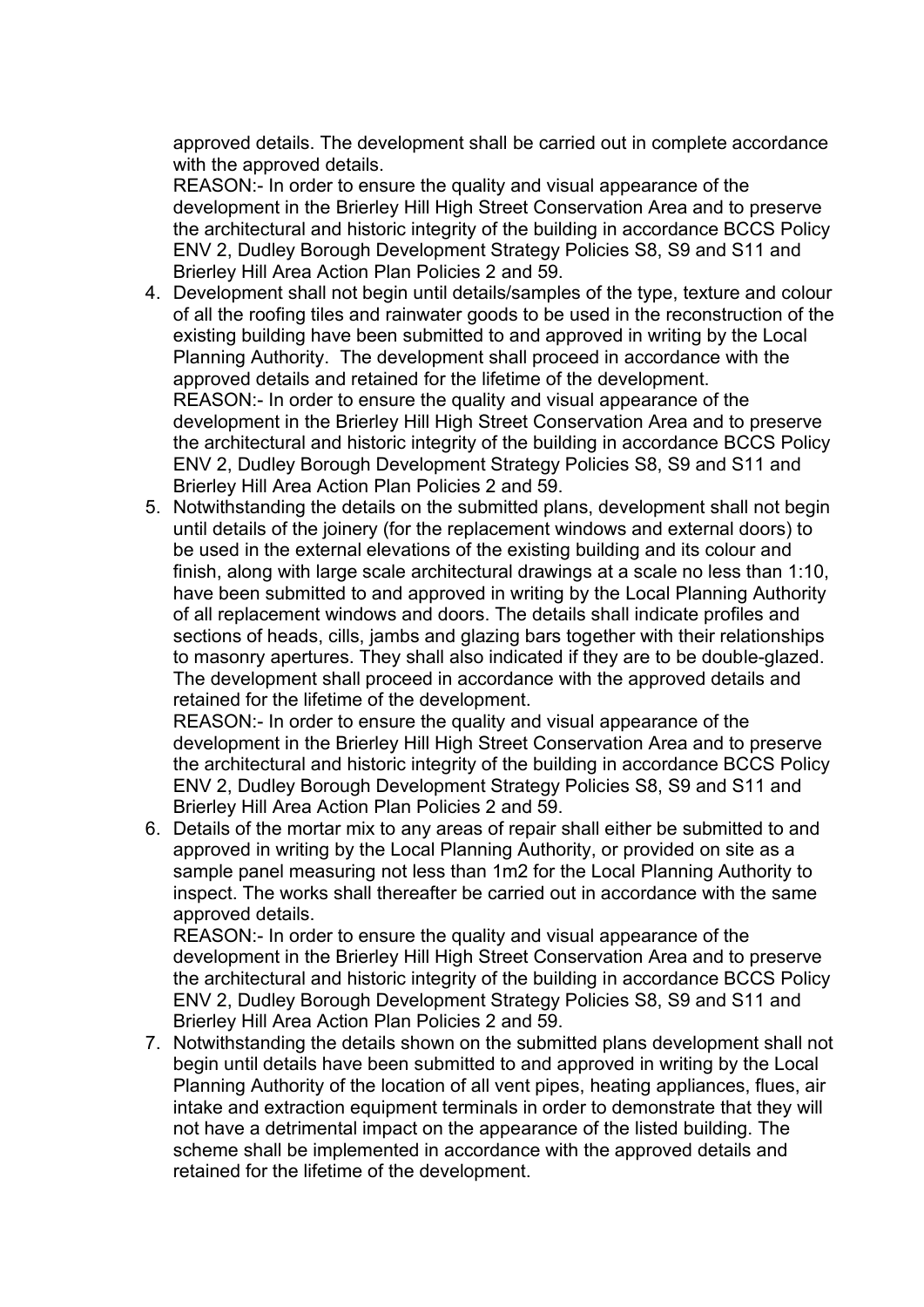REASON:- In order to ensure the quality and visual appearance of the development in the Brierley Hill High Street Conservation Area and to preserve the architectural and historic integrity of the building in accordance BCCS Policy ENV 2, Dudley Borough Development Strategy Policies S8, S9 and S11 and Brierley Hill Area Action Plan Policies 2 and 59.

8. Development shall not begin until a scheme for protecting residents in the proposed dwellings from noise from traffic using High Street has been submitted to and approved in writing by the local planning authority. All works which form part of the approved scheme shall be completed before occupation of the permitted dwellings unless otherwise agreed in writing by the Local Planning Authority. The protection measures in the agreed scheme shall be maintained throughout the life of the development

REASON: In order to safeguard the amenities of the occupiers of the proposed dwellings and to comply with Policy D5 of the Dudley Borough Development Strategy.

9. The development shall be carried out in full accordance with the submitted Site Construction Management Plan prepared by MCD Construction Consultancy dated June 2019. The approved plans shall be adhered to throughout the construction period.

REASON: To protect the amenity of residents in the vicinity of the site during construction of the development and to comply with Borough Development Strategy 2017 Policy L1 Housing Development, extensions and alterations to existing dwellings

10.In order to minimise the impact of the development on local air quality, any gas boilers provided within the development must meet a dry NOx emission concentration rate of <40mg/kWh.

REASON: To safeguard the air quality of the Borough which is an Air Quality Management Area in compliance with the Black Country Core Strategy Policy ENV8 and the adopted Air Quality SPD.

11.No above ground development shall commence until a schedule of the types, colours and textures of the materials to be used on the external surfaces of the buildings hereby approved have been submitted to and approved in writing by the Local Planning Authority. The development shall thereafter be carried out in complete accordance with the approved details unless otherwise agreed in writing by the Local Planning Authority.

REASON: In the interests of the visual amenities of the area; to ensure the character of the Brierley Hill Conservation Area and to comply with BCCS Policies CSP4 - Place-Making and ENV2 - Historic Character and Local Distinctiveness and Borough Development Strategy 2017 Policy S6 Urban Design and Policy L1 Housing Development, extensions and alterations to existing dwellings Policy D2 Incompatible Land Uses (in part) and policies of the Brierley Hill Area Action Plan.

12.The demolition works hereby permitted shall not be undertaken before a contract for the carrying out of the works of redevelopment of the site has been executed and relevant conditions discharged for the redevelopment for which the contract provides. Evidence that a contract has been executed shall be submitted in writing to the Local Planning Authority 14 days prior to any demolition works commencing.

REASON: To preserve the established character of the Brierley Hill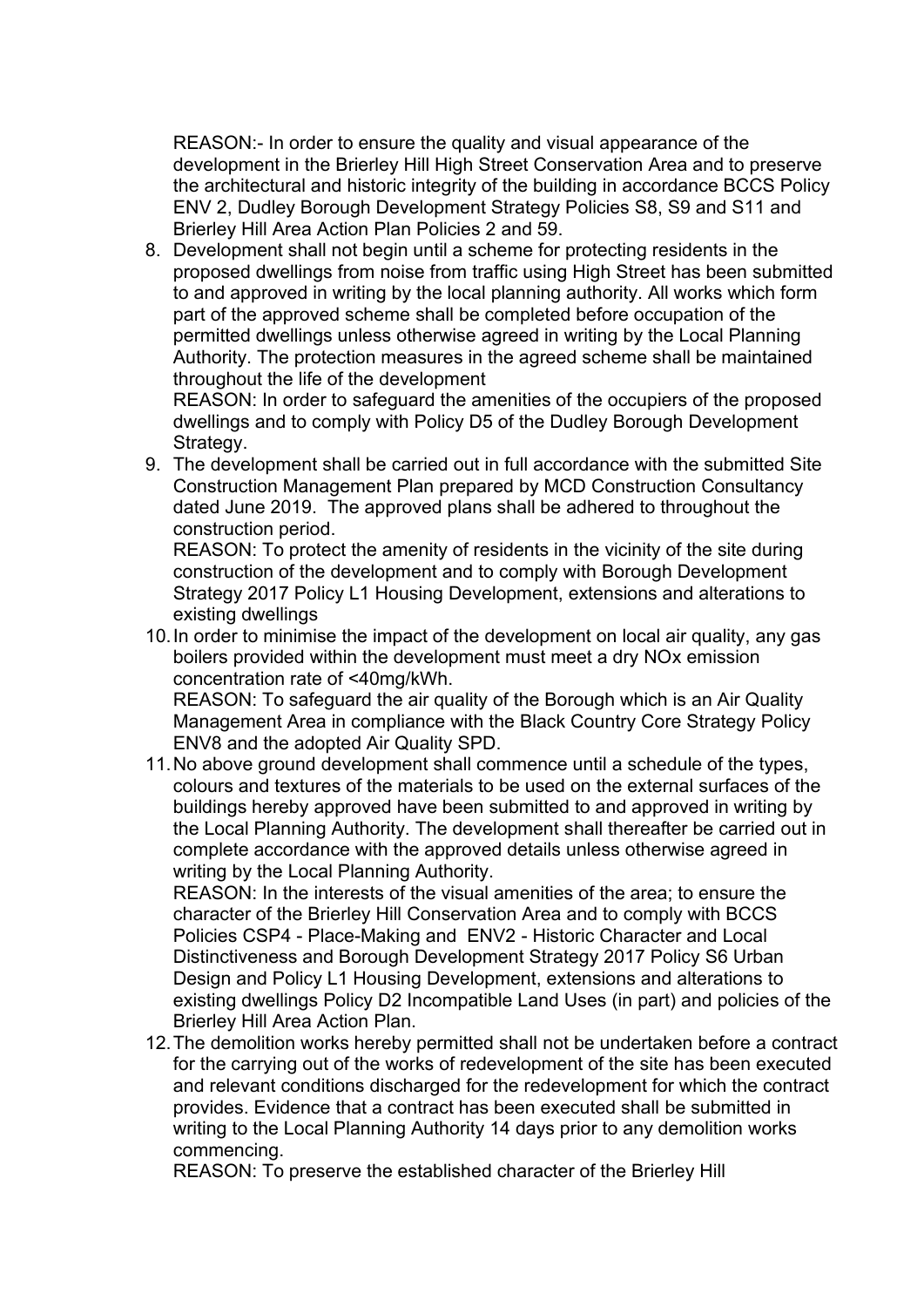Conservation Area pending redevelopment in conformity with Policy S8 \*Conservation and Enhancement of Local Character and Distinctiveness) and Policy 9 (Conservation Areas) of the adopted Dudley Borough Development Strategy.

13.Before any demolition begins, details shall be submitted to and approved in writing by the local planning authority of the measures to be taken to secure the safety and structural stability of the retained building. The details submitted must be informed by the advice of a qualified structural engineer. The scheme shall be implemented in accordance with the approved details.

REASON: To safeguard the stability of the historic structure which is to be retained and in accordance with Policy S9 (Conservation Areas) of the adopted Dudley Borough Development Strategy.

14.Notwithstanding the details shown in the submitted plans, development hereby permitted shall not commence until large scale architectural drawings have been submitted to and approved in writing by the Local Planning Authority of proposed new railings and gates for the front elevation illustrating their design, component size, technical specification, material, RAL colour and finish and how they will be attached to the existing boundary wall.

REASON:- In order to ensure the quality and visual appearance of the development in the Brierley Hill High Street Conservation Area and to preserve the architectural and historic integrity of the building in accordance BCCS Policy ENV 2, Dudley Borough Development Strategy Policies S8, S9 and S11 and Brierley Hill Area Action Plan Policies 2 and 59.

15.No development shall commence (excluding demolition, site clearance and initial ground works) until detailed plans and sections showing existing site levels and proposed ground floor levels of the dwellings have been submitted to and approved in writing by the Local Planning Authority. The development thereafter shall be implemented in complete accordance with the approved details. REASON: In the interests of the visual amenities of the area and to safeguard the amenities of occupants of neighbouring properties and to comply with BCCS Policies CSP4 - Place-Making and ENV2 - Historic Character and Local Distinctiveness and Borough Development Strategy 2017 Policy S6 Urban Design and Policy L1 Housing Development, extensions and alterations to existing dwellings

Policy D2 Incompatible Land Uses (in part).

16.The development hereby approved shall be carried out in accordance with the submitted HMO Management Plan. The Management Plan shall be implemented in accordance with the details approved by the Local Planning Authority, prior to the first occupation of the development hereby approved, and remain operational for the life of the development.

REASON: In the interests of highway safety and residential amenity and to comply with Borough Development Strategy 2017 Policy S6 Urban Design, Policy L1 Housing Development, extensions and alterations to existing dwellings.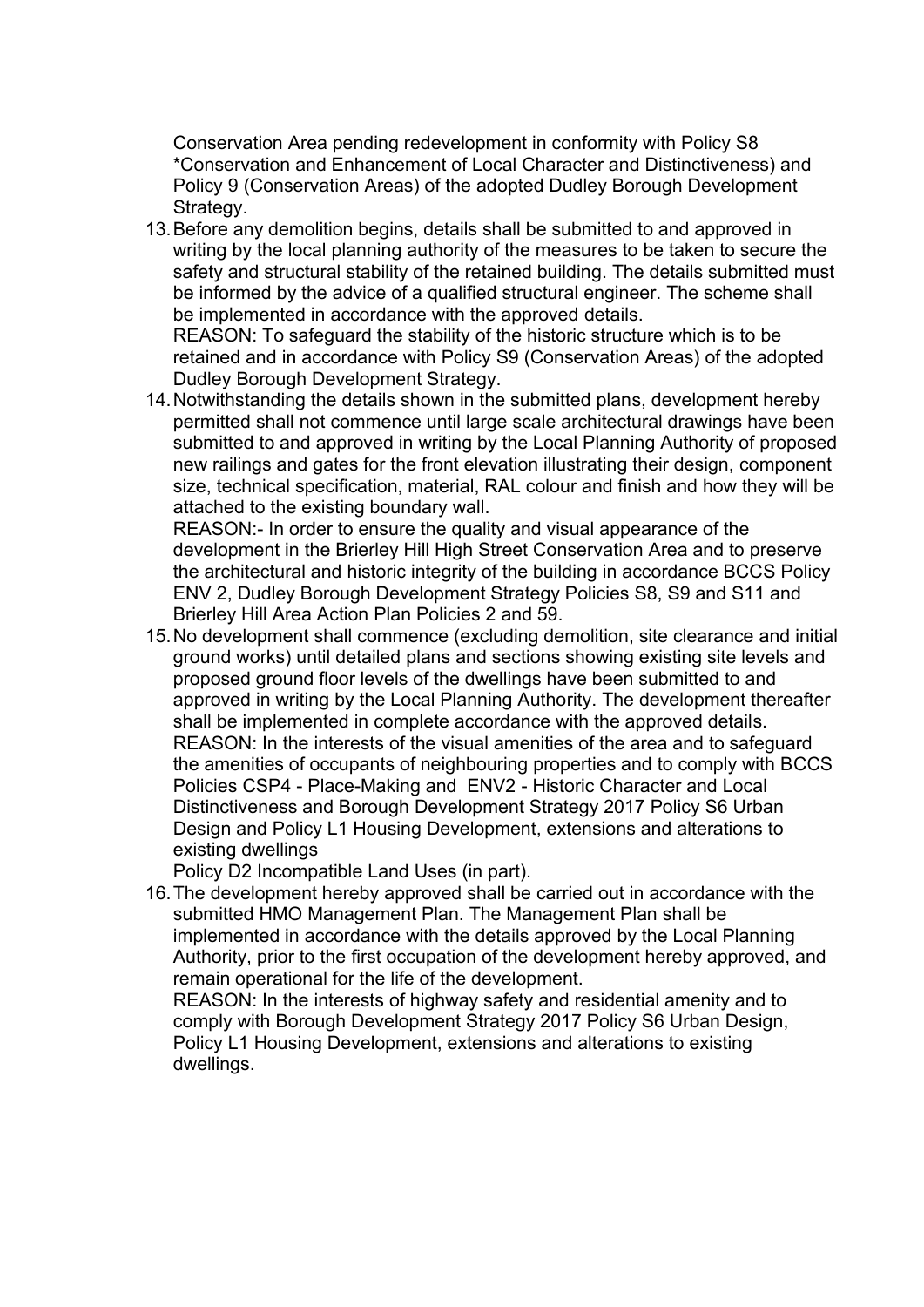

| NOTES: | MCD Construction Consultancy take no responsibility for any<br>dimensions obtained by scaling from this drawing. If no dimension is<br>shown the recipient must ascertain the dimension specifically from<br>the Contract Administrator or by site measurement. Supplying this<br>drawing in digital form is solely for convenience and no reliance<br>may be placed on digital data. All data must be checked against<br>hard copy. Dimensions must be checked on site. Any discrepancies<br>must be reported to the Contract Administrator immediately. This<br>drawing is copyright of MCD Construction Consultancy. | Α. | Mazleghani                                      |                    |                                      | Old New Inn, Brierley Hill |        |  |
|--------|-------------------------------------------------------------------------------------------------------------------------------------------------------------------------------------------------------------------------------------------------------------------------------------------------------------------------------------------------------------------------------------------------------------------------------------------------------------------------------------------------------------------------------------------------------------------------------------------------------------------------|----|-------------------------------------------------|--------------------|--------------------------------------|----------------------------|--------|--|
|        |                                                                                                                                                                                                                                                                                                                                                                                                                                                                                                                                                                                                                         |    | Preliminary<br>Feasabilty<br>Planning<br>Tender | Cn.<br>As<br>Other | Contract<br>Construction<br>As Built | Location Plan / Existing   | 402-00 |  |

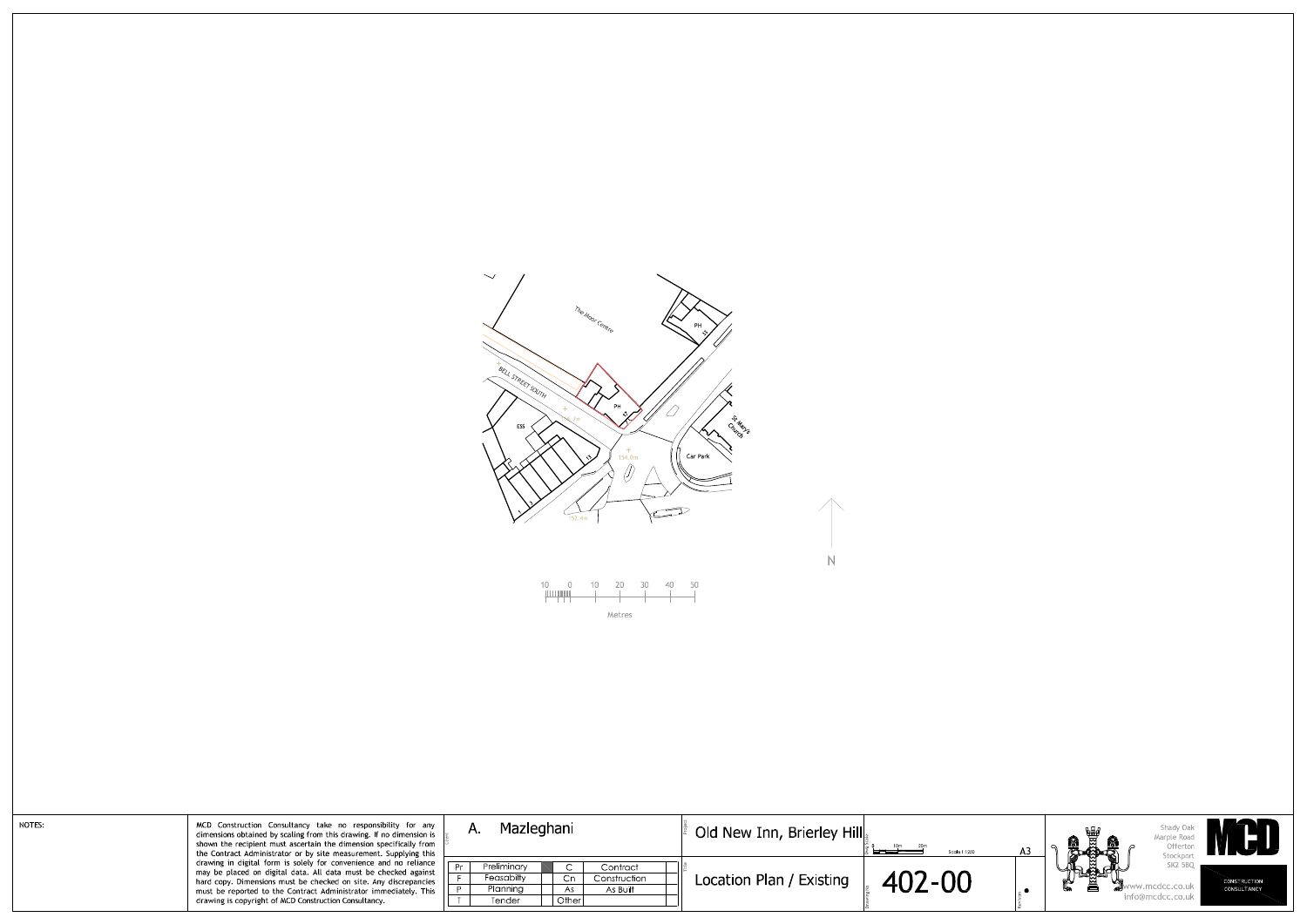



| MCD Construction Consultancy take no responsibility for any<br>dimensions obtained by scaling from this drawing. If no dimension is<br>shown the recipient must ascertain the dimension specifically from<br>the Contract Administrator or by site measurement. Supplying this<br>drawing in digital form is solely for convenience and no reliance<br>may be placed on digital data. All data must be checked against<br>hard copy. Dimensions must be checked on site. Any discrepancies<br>must be reported to the Contract Administrator immediately. This<br>drawing is copyright of MCD Construction Consultancy. | Mazleghani<br>Α.                                                                                                                      | Old New Inn, Brierley Hill<br>Scale 1:100                                       |
|-------------------------------------------------------------------------------------------------------------------------------------------------------------------------------------------------------------------------------------------------------------------------------------------------------------------------------------------------------------------------------------------------------------------------------------------------------------------------------------------------------------------------------------------------------------------------------------------------------------------------|---------------------------------------------------------------------------------------------------------------------------------------|---------------------------------------------------------------------------------|
|                                                                                                                                                                                                                                                                                                                                                                                                                                                                                                                                                                                                                         | Preliminary<br>Contract<br>$\subset$<br>◡<br>Feasabilty<br>Construction<br>Cn<br><b>Planning</b><br>As Built<br>As<br>Other<br>Tender | <b>Existing Survey Internal</b><br>$402 - 1'$<br><b>Ground and First Floors</b> |

NOTES:

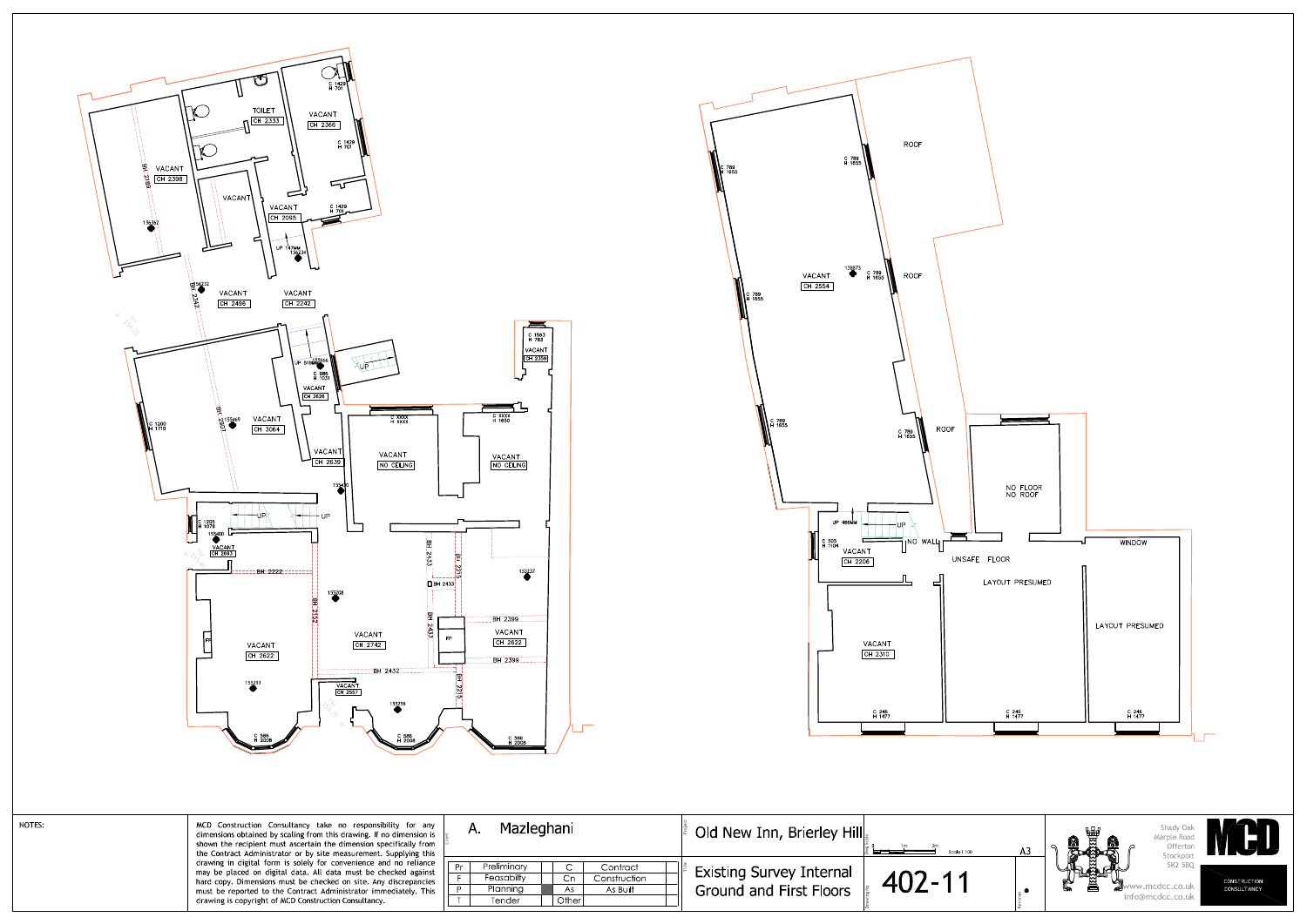





| <del>ਵਿਤਲ</del> ।<br>ਸ 2008<br>C 586<br>H 2008                                                                                                                                                                                                                                                                                        | C 586<br>4_2008                                                                                                     |                                            |             |    |
|---------------------------------------------------------------------------------------------------------------------------------------------------------------------------------------------------------------------------------------------------------------------------------------------------------------------------------------|---------------------------------------------------------------------------------------------------------------------|--------------------------------------------|-------------|----|
| MCD Construction Consultancy take no responsibility for any<br>dimensions obtained by scaling from this drawing. If no dimension is<br>shown the recipient must ascertain the dimension specifically from<br>the Contract Administrator or by site measurement. Supplying this                                                        | Mazleghani<br>A.                                                                                                    | Old New Inn, Brierley Hill                 | Scale 1:100 | A3 |
| drawing in digital form is solely for convenience and no reliance<br>may be placed on digital data. All data must be checked against<br>hard copy. Dimensions must be checked on site. Any discrepancies<br>must be reported to the Contract Administrator immediately. This<br>drawing is copyright of MCD Construction Consultancy. | Preliminary<br>Pr<br>Contract<br>Feasabilty<br>Cn<br>Construction<br>Planning<br>As Built<br>As<br>Otherl<br>Tender | Proposed Ground and<br><b>First Floors</b> | 402-305     |    |